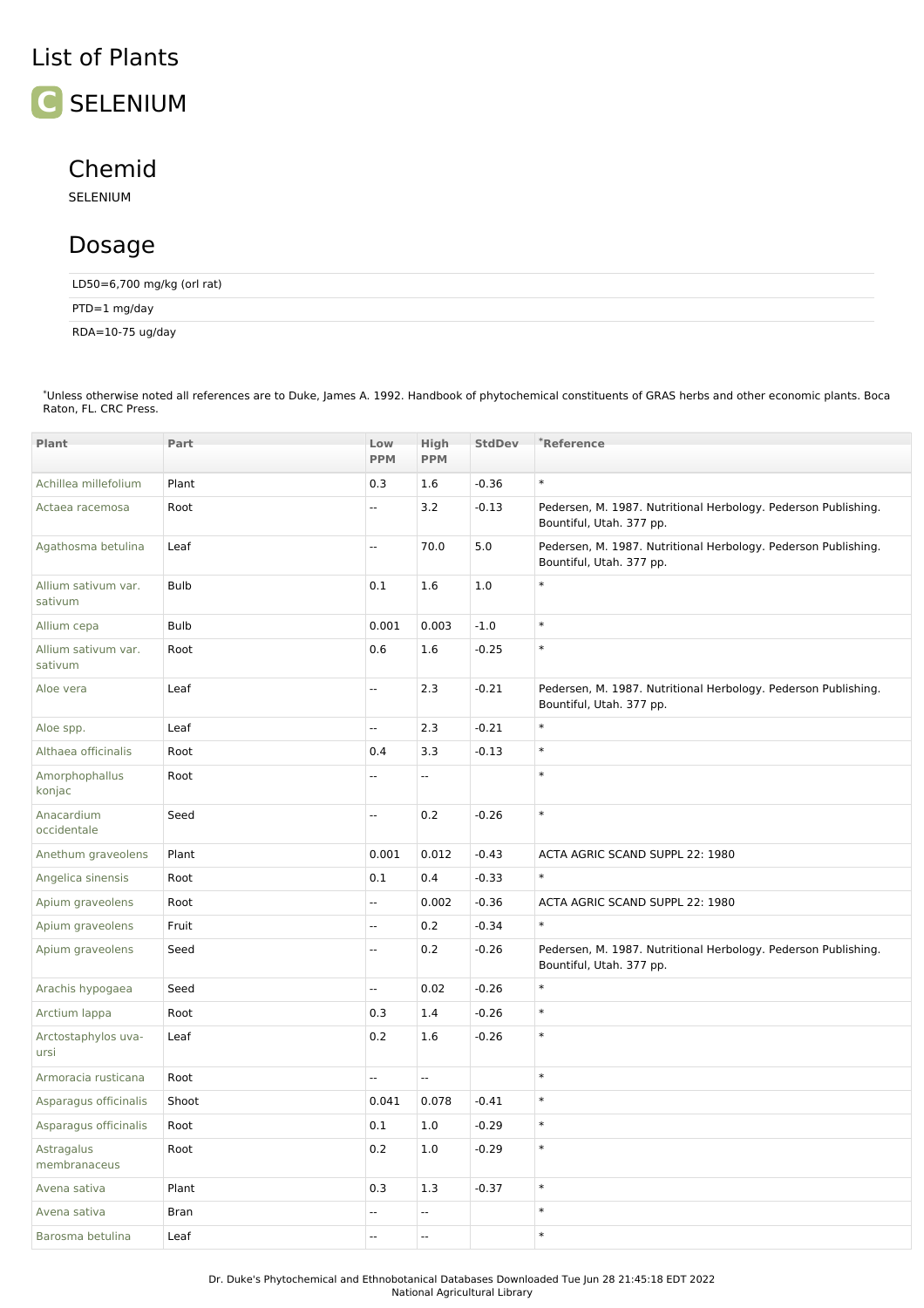| Berberis vulgaris                     | <b>Bark</b> | $\overline{\phantom{a}}$ | 3.4                      | $-0.14$ | $\ast$                                                                                     |
|---------------------------------------|-------------|--------------------------|--------------------------|---------|--------------------------------------------------------------------------------------------|
| Berberis vulgaris                     | Root        | Щ,                       | 3.4                      | $-0.12$ | Pedersen, M. 1987. Nutritional Herbology. Pederson Publishing.<br>Bountiful, Utah. 377 pp. |
| Bertholletia excelsa                  | Seed        | 3.0                      | 497.0                    | 4.66    | $\ast$                                                                                     |
| Beta vulgaris                         | Root        | Щ.                       | 0.002                    | $-0.36$ | ACTA AGRIC SCAND SUPPL 22: 1980                                                            |
| Brassica oleracea var.<br>capitata I. | Leaf        | 0.003                    | 0.25                     | $-0.36$ | $\ast$                                                                                     |
| Brassica oleracea var.<br>botrytis I. | Stem        | uu.                      | 0.015                    | $-0.43$ | $\ast$                                                                                     |
| Brassica napus var.<br>napobrassica   | Root        | u.                       | 0.002                    | $-0.36$ | ACTA AGRIC SCAND SUPPL 22: 1980                                                            |
| Brassica oleracea var.<br>italica     | Leaf        | 0.002                    | 0.024                    | $-0.38$ | $\ast$                                                                                     |
| Brassica rapa                         | Root        | Щ,                       | u.                       |         | $\ast$                                                                                     |
| Brassica oleracea var.<br>gemmifera   | Stem        | u.                       | 0.012                    | $-0.43$ | $\ast$                                                                                     |
| Brassica oleracea var.<br>botrytis I. | Leaf        | Щ.                       | 0.024                    | $-0.38$ | $\ast$                                                                                     |
| Brassica napus var.<br>napobrassica   | Leaf        | н.                       | 0.031                    | $-0.38$ | $\ast$                                                                                     |
| Brassica oleracea var.<br>botrytis I. | Flower      | $\overline{\phantom{a}}$ | Ξ.                       |         | $\ast$                                                                                     |
| Brassica pekinensis                   | Leaf        | 0.001                    | 0.002                    | $-0.38$ | $\ast$                                                                                     |
| Brassica oleracea var.<br>gemmifera   | Leaf        | Щ.                       | 0.024                    | $-0.38$ | $\ast$                                                                                     |
| Brassica napus var.<br>napobrassica   | Stem        | $\overline{\phantom{a}}$ | 0.017                    | $-0.43$ | $\ast$                                                                                     |
| Brassica oleracea var.<br>italica     | Stem        | $\overline{a}$           | 0.015                    | $-0.43$ | $\ast$                                                                                     |
| Bupleurum chinense                    | Root        | $\overline{a}$           | L.                       |         | $\ast$                                                                                     |
| Capsicum annuum                       | Fruit       | 0.001                    | 0.002                    | $-0.39$ | $\ast$                                                                                     |
| Carica papaya                         | Fruit       | 0.1                      | 1.0                      | $-0.14$ | $\ast$                                                                                     |
| Carthamus tinctorius                  | Flower      | 0.3                      | 2.0                      | $-0.49$ | $\ast$                                                                                     |
| Carya ovata                           | Seed        | Щ.                       | 0.02                     | $-0.26$ | $\ast$                                                                                     |
| Carya illinoensis                     | Seed        | Ξ.                       | 0.02                     | $-0.26$ | $\ast$                                                                                     |
| Caulophyllum<br>thalictroides         | Root        | 0.4                      | 3.5                      | $-0.11$ | $\ast$                                                                                     |
| Centella asiatica                     | Leaf        | 0.1                      | 1.2                      | $-0.29$ | $\ast$                                                                                     |
| Chamaemelum nobile                    | Flower      | Ξ.                       | щ.                       |         | $\ast$                                                                                     |
| Chondrus crispus                      | Plant       | $\overline{\phantom{a}}$ | 18.0                     | 0.38    | Pedersen, M. 1987. Nutritional Herbology. Pederson Publishing.<br>Bountiful, Utah. 377 pp. |
| Chrysanthemum<br>parthenium           | Plant       | $\overline{\phantom{a}}$ | $\overline{\phantom{a}}$ |         | $\ast$                                                                                     |
| Chrysanthemum<br>parthenium           | Leaf        | 0.3                      | 1.7                      | $-0.25$ | $\ast$                                                                                     |
| Cichorium endivia                     | Leaf        | 0.008                    | 0.024                    | $-0.38$ | $\ast$                                                                                     |
| Cimicifuga racemosa                   | Root        | 0.7                      | 3.2                      | $-0.13$ | $\ast$                                                                                     |
| Citrus sinensis                       | Fruit       | u.                       | 0.002                    | $-0.39$ | $\ast$                                                                                     |
| Citrus reticulata                     | Fruit       | Ξ.                       | Ξ.                       | $-0.39$ | ACTA AGRIC SCAND SUPPL 22: 1980                                                            |
| Citrus paradisi                       | Fruit       | щ.                       | 0.027                    | $-0.38$ | $\ast$                                                                                     |
| Cnicus benedictus                     | Plant       | 0.5                      | 3.4                      | $-0.28$ | $\ast$                                                                                     |
| Cocos nucifera                        | Seed        | Ξ.                       | 0.02                     | $-0.26$ | Furr, A.K., et al. 1979                                                                    |
| Corylus avellana                      | Seed        | 0.01                     | 0.08                     | $-0.26$ | $\ast$                                                                                     |
| Crataegus<br>rhipidophylla            | Fruit       | щ.                       | 20.0                     | 4.57    | Pedersen, M. 1987. Nutritional Herbology. Pederson Publishing.<br>Bountiful, Utah. 377 pp. |
| Crataegus laevigata                   | Fruit       | 0.6                      | 2.0                      | 0.11    | $\ast$                                                                                     |
| Cucumis melo                          | Fruit       | 0.003                    | 0.004                    | $-0.39$ | $\ast$                                                                                     |
| Cucumis sativus                       | Fruit       | 0.001                    | $2.8$                    | 0.31    | $\ast$                                                                                     |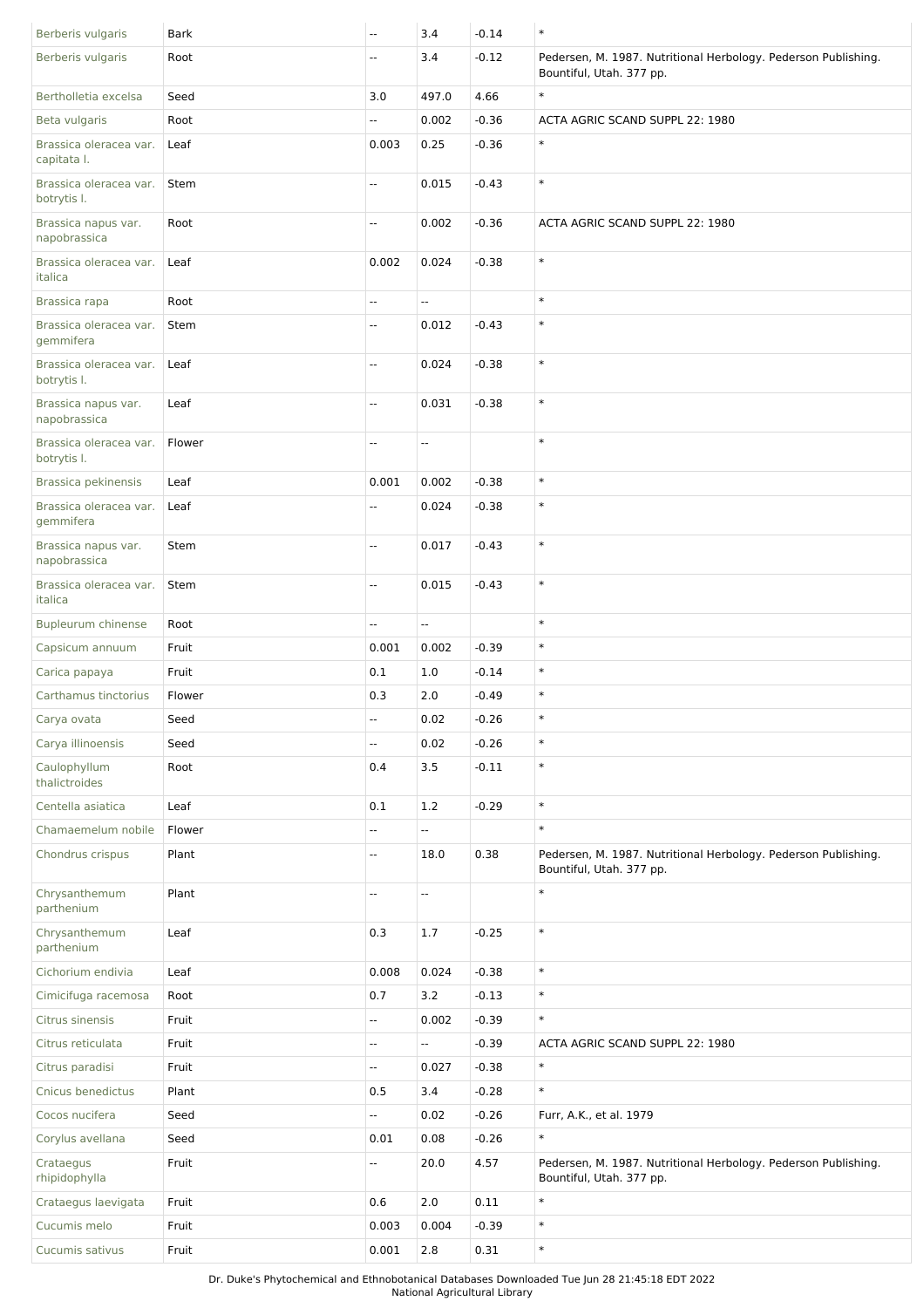| Cucurbita pepo                | Seed     | 0.08                     | 0.4                      | $-0.26$ | $\ast$                                                                                                    |
|-------------------------------|----------|--------------------------|--------------------------|---------|-----------------------------------------------------------------------------------------------------------|
| Curcuma longa                 | Plant    | 0.5                      | 1.6                      | $-0.36$ | $\ast$                                                                                                    |
| Cymbopogon citratus           | Plant    | Ξ.                       | 62.0                     | 2.34    | Pedersen, M. 1987. Nutritional Herbology. Pederson Publishing.<br>Bountiful, Utah. 377 pp.                |
| Cypripedium<br>pubescens      | Root     | Ξ.                       | 49.0                     | 3.12    | Pedersen, M. 1987. Nutritional Herbology. Pederson Publishing.<br>Bountiful, Utah. 377 pp.                |
| Daucus carota                 | Root     | 0.001                    | 0.02                     | $-0.36$ | $\ast$                                                                                                    |
| Dioscorea sp.                 | Root     | ۰.                       | $\overline{\phantom{a}}$ |         | $\ast$                                                                                                    |
| Dioscorea villosa             | Root     | 0.2                      | 0.8                      | $-0.31$ | $\ast$                                                                                                    |
| Echinacea spp                 | Root     | ۰.                       | 0.5                      | $-0.33$ | Pedersen, M. 1987. Nutritional Herbology. Pederson Publishing.<br>Bountiful, Utah. 377 pp.                |
| Echinacea purpurea            | Root     | 0.5                      | 2.1                      | $-0.21$ | $\ast$                                                                                                    |
| Eleutherococcus<br>senticosus | Root     | 0.2                      | 1.0                      | $-0.29$ | $\ast$                                                                                                    |
| Elytrigia repens              | Plant    | Щ,                       | 102.0                    | 4.12    | Pedersen, M. 1987. Nutritional Herbology. Pederson Publishing.<br>Bountiful, Utah. 377 pp.                |
| Ephedra sinica                | Plant    | 0.3                      | 1.2                      | $-0.37$ | $\ast$                                                                                                    |
| Equisetum arvense             | Plant    | 0.3                      | 1.3                      | $-0.37$ | $\ast$                                                                                                    |
| Eriodictyon<br>californicum   | Leaf     | 2.6                      | 12.0                     | 0.54    | $\ast$                                                                                                    |
| Eupatorium<br>perfoliatum     | Plant    | 0.1                      | 1.0                      | $-0.38$ | $\ast$                                                                                                    |
| Euphrasia officinalis         | Plant    | 0.1                      | 0.5                      | $-0.41$ | $\ast$                                                                                                    |
| Fagopyrum<br>esculentum       | Seed     | Щ,                       | 0.2                      | $-0.26$ | Laferriere, J.E., 1988, Nutricomp Program, Nutricomp Database;<br>reviewed in J. Ethnobiology 9(1):27-29. |
| Foeniculum vulgare            | Fruit    | Ξ.                       | Ξ.                       |         | $\ast$                                                                                                    |
| Foeniculum vulgare            | Seed     | 17.3                     | 160.0                    | 1.32    | $\ast$                                                                                                    |
| Fragaria spp                  | Fruit    | Ξ.                       | 0.002                    | $-0.39$ | ACTA AGRIC SCAND SUPPL 22: 1980                                                                           |
| Frangula purshiana            | Bark     | 0.3                      | 1.1                      | $-0.46$ | $\ast$                                                                                                    |
| Fucus vesiculosus             | Plant    | 0.2                      | 1.7                      | $-0.35$ | $\ast$                                                                                                    |
| Gentiana lutea                | Root     | 0.4                      | 1.8                      | $-0.23$ | $\ast$                                                                                                    |
| Ginkgo biloba                 | Leaf     | 0.5                      | 2.0                      | $-0.23$ | $\ast$                                                                                                    |
| Glycine max                   | Seed     | 0.04                     | $2.6$                    | $-0.24$ | $\ast$                                                                                                    |
| Glycyrrhiza glabra            | Root     | Ξ.                       | 0.1                      | $-0.36$ | $\ast$                                                                                                    |
| Gymnema sylvestre             | Leaf     | 0.4                      | 2.3                      | $-0.21$ | $\ast$                                                                                                    |
| Harpagophytum<br>procumbens   | Root     | 0.3                      | 1.5                      | $-0.26$ | $\ast$                                                                                                    |
| Hibiscus sabdariffa           | Flower   | 1.6                      | 14.3                     | 1.73    | $\ast$                                                                                                    |
| Hordeum vulgare               | Stem     | Ξ.                       | 24.0                     | 2.71    | $\ast$                                                                                                    |
| Humulus lupulus               | Fruit    | $\overline{\phantom{a}}$ | 1.7                      | 0.04    | Pedersen, M. 1987. Nutritional Herbology. Pederson Publishing.<br>Bountiful, Utah. 377 pp.                |
| Humulus lupulus               | Flower   | 0.3                      | 1.7                      | $-0.54$ | $\ast$                                                                                                    |
| Hydrangea<br>arborescens      | Root     | 0.6                      | 1.6                      | $-0.25$ | $\ast$                                                                                                    |
| Hydrastis canadensis          | Root     | 0.3                      | 1.0                      | $-0.29$ | $\ast$                                                                                                    |
| Inula helenium                | Root     | Ξ.                       | Ξ.                       |         | $\ast$                                                                                                    |
| Juglans nigra                 | Fruit    | Ξ.                       | Ξ.                       |         | $\ast$                                                                                                    |
| Juglans nigra                 | Pericarp | 0.4                      | 3.0                      |         | $\ast$                                                                                                    |
| Juglans cinerea               | Seed     | Ξ.                       | 0.1                      | $-0.26$ | $\ast$                                                                                                    |
| Juglans nigra                 | Seed     | Ξ.                       | 0.02                     | $-0.26$ | Furr, A.K., et al. 1979                                                                                   |
| Juniperus virginiana          | Shoot    | 0.01                     | 0.04                     | $-0.97$ | $\ast$                                                                                                    |
| Juniperus communis            | Fruit    | 0.1                      | 0.2                      | $-0.34$ | $\ast$                                                                                                    |
| Lactuca sativa                | Leaf     | u.                       | 0.058                    | $-0.38$ | $\ast$                                                                                                    |
| Larrea tridentata             | Plant    | 0.6                      | 1.9                      | $-0.34$ | $\ast$                                                                                                    |
| Liquidambar<br>styraciflua    | Plant    | 0.01                     | 0.4                      | $-0.41$ | $\ast$                                                                                                    |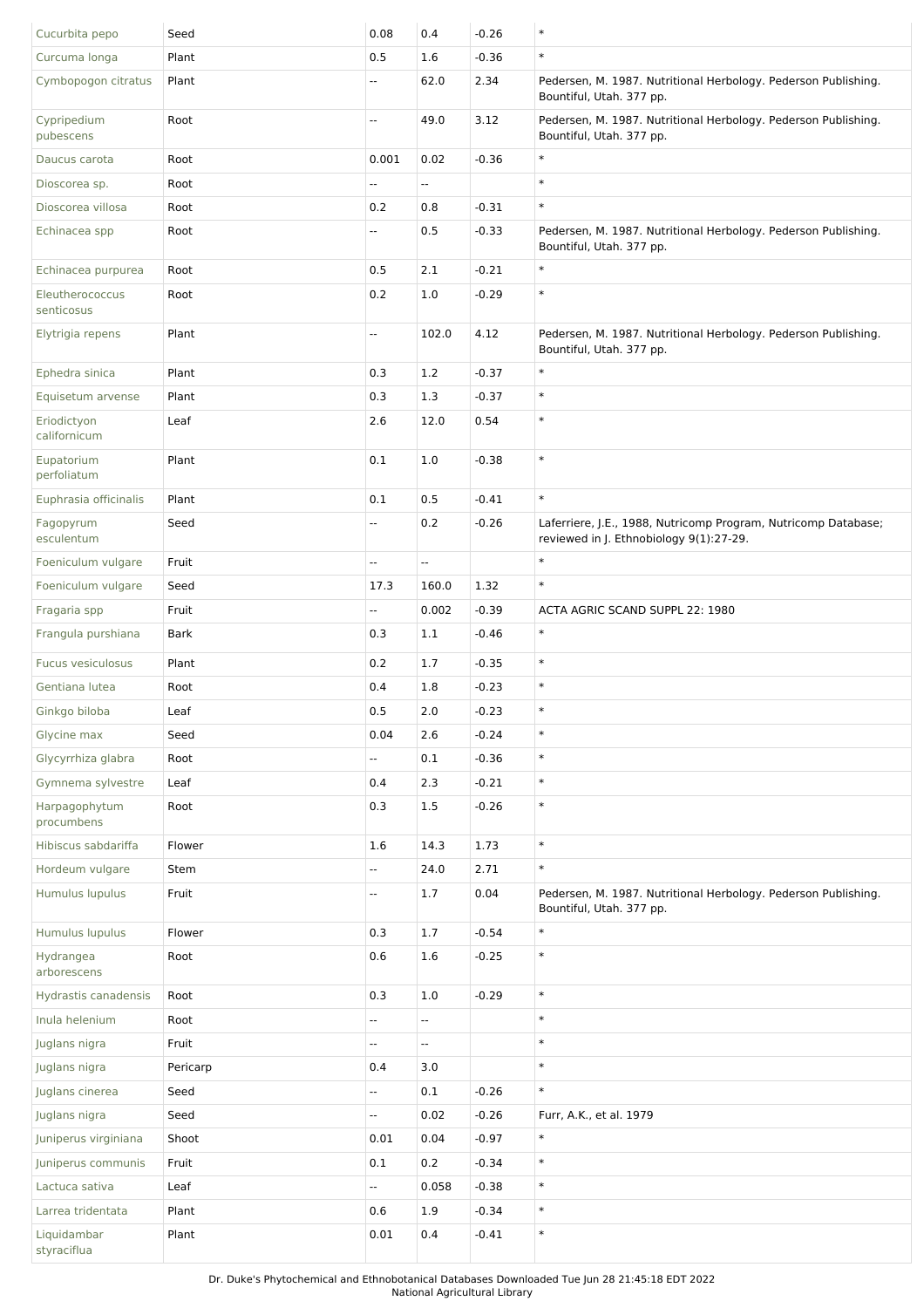| Lobelia inflata             | Leaf        | 0.1                      | 0.5                      | $-0.34$ | $\ast$                                                                                     |
|-----------------------------|-------------|--------------------------|--------------------------|---------|--------------------------------------------------------------------------------------------|
| Lycopersicon<br>esculentum  | Fruit       | 0.001                    | 0.034                    | $-0.38$ | $\ast$                                                                                     |
| Malus domestica             | Fruit       | Ξ.                       | $\overline{\phantom{a}}$ | $-0.39$ | $\ast$                                                                                     |
| Medicago sativa             | Stem        | u.                       | 0.015                    | $-0.43$ | $\ast$                                                                                     |
| Medicago sativa             | Plant       | --                       | $\overline{\phantom{a}}$ | $-0.43$ | $\ast$                                                                                     |
| Medicago sativa             | Leaf        | Ξ.                       | 0.026                    | $-0.38$ | $\ast$                                                                                     |
| Mentha x piperita           | Leaf        | 0.2                      | 1.1                      | $-0.3$  | $\ast$                                                                                     |
| Mentha pulegium             | Plant       | Щ.                       | 25.0                     | 0.69    | Pedersen, M. 1987. Nutritional Herbology. Pederson Publishing.<br>Bountiful, Utah. 377 pp. |
| Musa x paradisiaca          | Fruit       | 0.001                    | 0.04                     | $-0.38$ | ACTA AGRIC SCAND SUPPL 22: 1980                                                            |
| Myrica cerifera             | <b>Bark</b> | 1.0                      | 3.4                      | $-0.14$ | $\ast$                                                                                     |
| Nepeta cataria              | Plant       | 2.0                      | 12.3                     | 0.12    | $\ast$                                                                                     |
| Panax ginseng               | Root        | 0.5                      | 2.5                      | $-0.18$ | $\ast$                                                                                     |
| Parthenium<br>integrifolium | Root        | 0.4                      | 2.5                      | $-0.18$ | $\ast$                                                                                     |
| Passiflora incarnata        | Flower      | u.                       | ÷.                       |         | $\ast$                                                                                     |
| Petroselinum crispum        | Plant       | 0.001                    | 0.021                    | $-0.43$ | $\ast$                                                                                     |
| Phaseolus vulgaris          | Seed        | Ξ.                       | 0.01                     | $-0.26$ | $\ast$                                                                                     |
| Phaseolus vulgaris          | Fruit       | 0.001                    | 0.008                    | $-0.38$ | $\ast$                                                                                     |
| Phyllanthus emblica         | Fruit       | 2.4                      | 12.0                     | 2.59    | $\ast$                                                                                     |
| Pimenta dioica              | Plant       | Ξ.                       | 0.04                     | $-0.43$ | $\ast$                                                                                     |
| Pinus echinata              | Shoot       | 0.02                     | $0.2\,$                  | 1.38    | $\ast$                                                                                     |
| Pistacia vera               | Seed        | Ξ.                       | 0.1                      | $-0.26$ | $\ast$                                                                                     |
| Pisum sativum               | Seed        | 0.001                    | 0.002                    | $-0.26$ | $\ast$                                                                                     |
| Plantago psyllium           | Seed        | 0.3                      | 1.4                      | $-0.25$ | $\ast$                                                                                     |
| Plantago major              | Seed        | 0.3                      | 1.0                      | $-0.25$ | $\ast$                                                                                     |
| Polygonum<br>multiflorum    | Root        | --                       | 74.0                     | 4.9     | Pedersen, M. 1987. Nutritional Herbology. Pederson Publishing.<br>Bountiful, Utah. 377 pp. |
|                             |             |                          |                          |         |                                                                                            |
| Prunus dulcis               | Seed        | 0.005                    | 0.06                     | $-0.26$ | $\ast$                                                                                     |
| Prunus persica              | Fruit       | $\overline{\phantom{a}}$ | 0.003                    | $-0.39$ | $\ast$                                                                                     |
| Prunus domestica            | Fruit       | --                       | 0.013                    | $-0.38$ | $\ast$                                                                                     |
| Prunus persica              | Bark        | u.                       | ÷.                       |         | $\ast$                                                                                     |
| Pyrus communis              | Fruit       | $\overline{\phantom{a}}$ | 0.001                    | $-0.39$ | $\ast$                                                                                     |
| Quercus phellos             | Stem        | 0.01                     | 0.3                      | $-0.39$ | $\ast$                                                                                     |
| Quercus stellata            | Stem        | Ξ.                       | 0.04                     | $-0.43$ | $\ast$                                                                                     |
| Quercus alba                | Stem        | Ξ.                       | 0.04                     | $-0.43$ | $\ast$                                                                                     |
| Quercus rubra               | Seed        | 4                        | 0.02                     | $-0.26$ | $\ast$                                                                                     |
| Quercus alba                | <b>Bark</b> | 0.3                      | 1.5                      | $-0.41$ | $\ast$                                                                                     |
| Raphanus sativus            | Root        | Ξ.                       | $\overline{\phantom{a}}$ |         | $\ast$                                                                                     |
| Rheum rhabarbarum           | Pt          | Щ,                       | Ξ.                       |         | $\ast$                                                                                     |
| Rhodymenia palmata          | Plant       | --                       | $\overline{\phantom{a}}$ |         | $\ast$                                                                                     |
| Rhus glabra                 | Stem        | Ξ.                       | 0.25                     | $-0.4$  | $\ast$                                                                                     |
| Ribes rubrum                | Fruit       | Ξ.                       | $\overline{\phantom{a}}$ |         | $\ast$                                                                                     |
| Ribes nigrum                | Fruit       | Ξ.                       | 0.002                    | $-0.39$ | $\ast$                                                                                     |
| Ribes uva-crispa            | Fruit       | 4                        | ۰.                       |         | $\ast$                                                                                     |
| Rosa canina                 | Fruit       | 0.4                      | 2.1                      | 0.13    | $\ast$                                                                                     |
| Rubus chamaemorus           | Fruit       | Щ,                       | $\overline{\phantom{a}}$ |         | $\ast$                                                                                     |
| Rubus idaeus                | Leaf        | 0.4                      | 2.5                      | $-0.19$ | $\ast$                                                                                     |
| Rumex crispus               | Root        | 0.6                      | $2.5\,$                  | $-0.18$ | $\ast$                                                                                     |
| Ruscus aculeatus            | Root        | 0.4                      | 1.4                      | $-0.26$ | $\ast$                                                                                     |
| Salix alba                  | Bark        | 0.2                      | 1.1                      | $-0.46$ | $\ast$                                                                                     |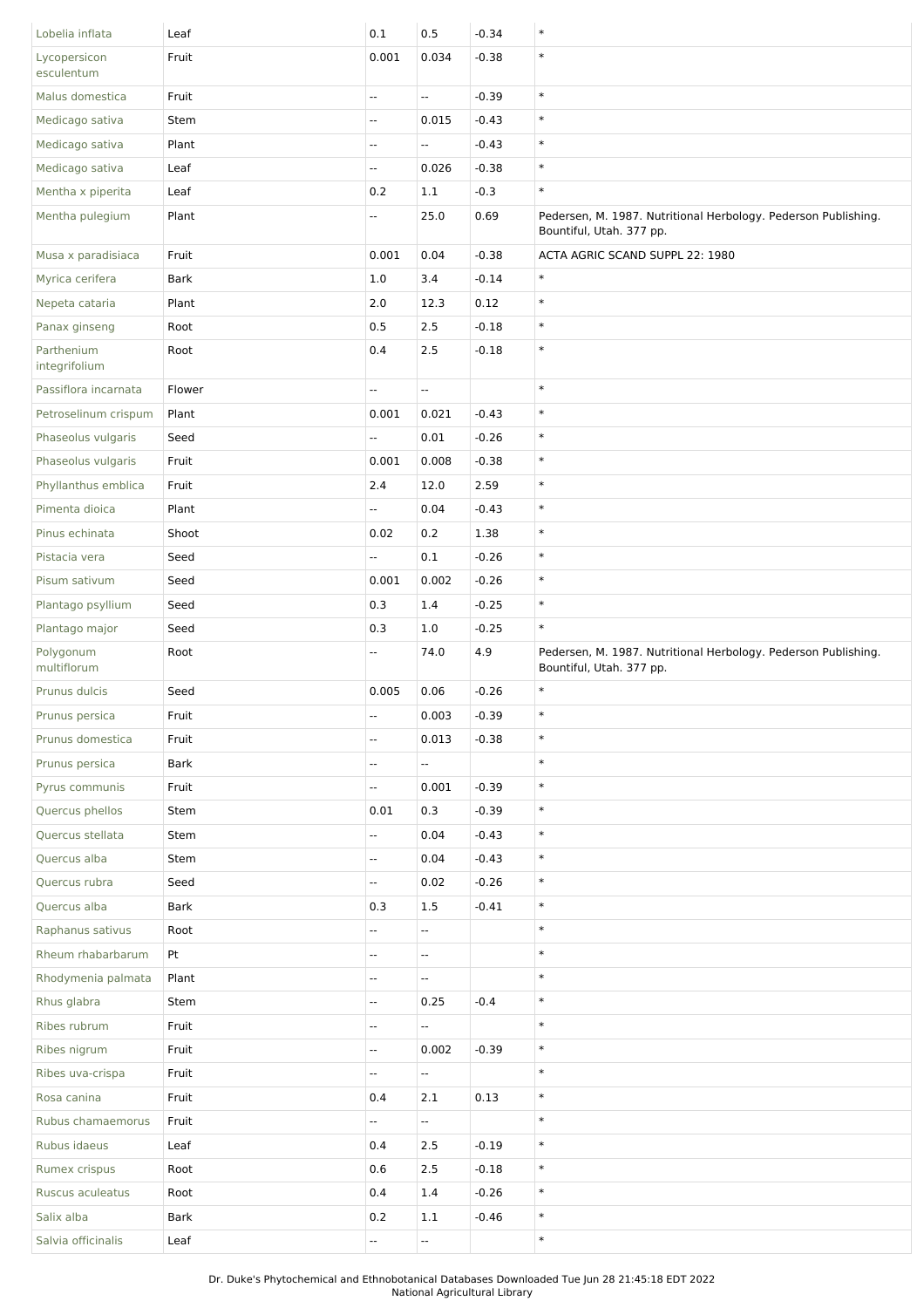| Schisandra chinensis          | Fruit       | 0.1                       | 0.7                      | $-0.21$ | $\ast$                                                                                     |
|-------------------------------|-------------|---------------------------|--------------------------|---------|--------------------------------------------------------------------------------------------|
| Scutellaria lateriflora       | Plant       | 0.1                       | 0.8                      | $-0.39$ | $\ast$                                                                                     |
| Senna alexandrina             | Leaf        | 0.3                       | 1.6                      | $-0.26$ | $\ast$                                                                                     |
| Senna obtusifolia             | Seed        |                           | u.                       |         | $\ast$                                                                                     |
| Serenoa repens                | Fruit       | 0.3                       | 2.6                      | 0.26    | Pedersen, M. 1987. Nutritional Herbology. Pederson Publishing.<br>Bountiful, Utah. 377 pp. |
| Silybum marianum              | Plant       | $\mathbb{L}^{\mathbb{L}}$ | 7.1                      | $-0.11$ | Pedersen, M. 1987. Nutritional Herbology. Pederson Publishing.<br>Bountiful, Utah. 377 pp. |
| Silybum marianum              | Leaf        | 2.0                       | 7.1                      | 0.16    | $\ast$                                                                                     |
| Smilax officinalis            | Root        | 0.7                       | 3.1                      | $-0.14$ | $\ast$                                                                                     |
| Smilax spp                    | Root        | 0.7                       | 3.1                      | $-0.14$ | $\ast$                                                                                     |
| Solanum tuberosum             | Tuber       | н.                        | 0.01                     |         | $\ast$                                                                                     |
| Solanum melongena             | Fruit       | 0.001                     | 0.002                    | $-0.39$ | $\ast$                                                                                     |
| Sorbus aucubaria              | Fruit       | 0.001                     | 0.011                    | $-0.38$ | $\ast$                                                                                     |
| Spinacia oleracea             | Leaf        | --                        | 0.057                    | $-0.38$ | ACTA AGRIC SCAND SUPPL 22: 1980                                                            |
| Spirulina spp.                | Plant       | Ξ.                        | 1.0                      | $-0.38$ | $\ast$                                                                                     |
| Stachys officinalis           | Plant       | 0.5                       | 2.8                      | $-0.3$  | $\ast$                                                                                     |
| Stellaria media               | Plant       | --                        | 0.4                      | $-0.41$ | $\ast$                                                                                     |
| Stevia rebaudiana             | Leaf        | --                        | 25.0                     | 1.54    | Pedersen, M. 1987. Nutritional Herbology. Pederson Publishing.<br>Bountiful, Utah. 377 pp. |
| Symphoricarpos<br>orbiculatus | Stem        | 0.02                      | 0.08                     | $-0.42$ | $\ast$                                                                                     |
| Symphytum officinale          | Root        | Ξ.                        | 5.7                      | 0.04    | Pedersen, M. 1987. Nutritional Herbology. Pederson Publishing.<br>Bountiful, Utah. 377 pp. |
| Symphytum officinale          | Leaf        | 0.1                       | $1.2\,$                  | $-0.29$ | $\ast$                                                                                     |
| Tabebuia heptaphylla          | <b>Bark</b> | --                        | 0.2                      | $-0.59$ | $\ast$                                                                                     |
| Tanacetum<br>parthenium       | Plant       | --                        | 1.7                      | $-0.35$ | Pedersen, M. 1987. Nutritional Herbology. Pederson Publishing.<br>Bountiful, Utah. 377 pp. |
| Taraxacum officinale          | Root        | 0.1                       | 0.9                      | $-0.3$  | $\ast$                                                                                     |
| Thymus vulgaris               | Leaf        | --                        | 16.0                     | 0.85    | Pedersen, M. 1987. Nutritional Herbology. Pederson Publishing.<br>Bountiful, Utah. 377 pp. |
| Trifolium pratense            | Stem        | --                        | 0.018                    | $-0.43$ | $\ast$                                                                                     |
| Trifolium pratense            | Leaf        | $\overline{\phantom{a}}$  | 0.024                    | $-0.38$ | $\ast$                                                                                     |
| Trifolium pratense            | Flower      | 0.1                       | 0.8                      | $-0.7$  | $\ast$                                                                                     |
| Trigonella foenum-<br>graecum | Seed        | 0.2                       | 1.6                      | $-0.25$ | $\ast$                                                                                     |
| Turnera diffusa               | Leaf        | $0.2\,$                   | 0.7                      | $-0.33$ | $\ast$                                                                                     |
| Ulmus rubra                   | <b>Bark</b> | 0.3                       | 1.5                      | $-0.41$ | $\ast$                                                                                     |
| Urtica dioica                 | Plant       | Щ.                        | Ξ.                       |         | $\ast$                                                                                     |
| Urtica dioica                 | Leaf        | 0.4                       | 2.2                      | $-0.21$ | $\ast$                                                                                     |
| Vaccinium<br>macrocarpon      | Fruit       | Ξ.                        | 0.002                    | $-0.39$ | ACTA AGRIC SCAND SUPPL 22: 1980                                                            |
| Vaccinium vitis-idaea         | Fruit       | $\overline{\phantom{a}}$  | 0.013                    | $-0.38$ | $\ast$                                                                                     |
| Vaccinium myrtillus           | Fruit       | 0.2                       | 2.8                      | 0.31    | $\ast$                                                                                     |
| Valeriana officinalis         | Root        | 0.5                       | 4.4                      | $-0.05$ | $\ast$                                                                                     |
| Verbascum thapsus             | Leaf        | 0.2                       | 0.5                      | $-0.34$ | $\ast$                                                                                     |
| Viburnum opulus               | <b>Bark</b> | щ.                        | 23.0                     | 2.62    | Pedersen, M. 1987. Nutritional Herbology. Pederson Publishing.<br>Bountiful, Utah. 377 pp. |
| Vigna unguiculata             | Seed        | 0.014                     | 0.14                     | $-0.26$ | $\ast$                                                                                     |
| Vigna unguiculata             | Seed        | 0.014                     | 0.14                     | $-0.26$ | $\ast$                                                                                     |
| Viscum album                  | Leaf        | ٠.                        | $\overline{\phantom{a}}$ |         | $\ast$                                                                                     |
| Vitis vinifera                | Stem        | Ξ.                        | 18.0                     | 1.92    | Pedersen, M. 1987. Nutritional Herbology. Pederson Publishing.<br>Bountiful, Utah. 377 pp. |
| Vitis vinifera                | Fruit       | Ξ.                        | 0.012                    | $-0.38$ | $\ast$                                                                                     |
| Yucca baccata                 | Root        | 0.2                       | 0.9                      | $-0.3$  | $\ast$                                                                                     |